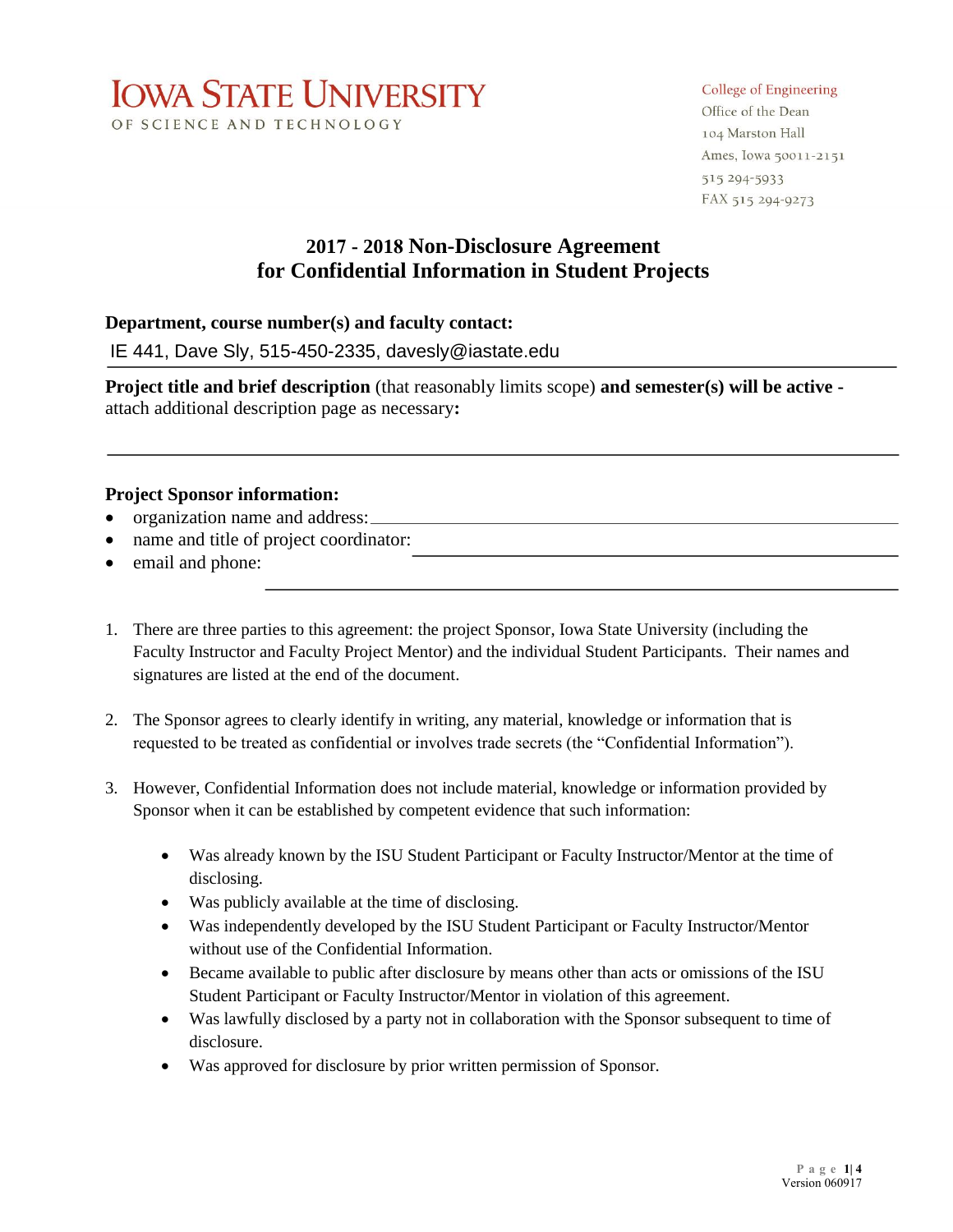- 4. The Student Participants and the Faculty Instructor/Mentor agree to exercise reasonable care to prevent the disclosure of the Confidential Information to any third party and to only use this information for the educational purpose for which it is shared.
- 5. All parties understand that the Confidential Information is being used as part of a project in an ISU course. Therefore, it is agreed that the Student Participants and Faculty Instructor/Mentor in the course may make use of the Confidential Information for the limited purposes of working on the designated course project. As part of the class requirements the Student Participants may be required to give presentations about their project to the other students in the class. Some presentations may be open to other faculty and students and, in some situations, even the public. All presentations shall be subject to prior review by Sponsor. The Sponsor may designate a specific item of the Confidential Information that cannot be included in any presentation. Another option would be for the Sponsor to request in writing that the presentation be given to a very limited audience. In either case the Sponsor must realize that the presentation must not be edited beyond the point of being understood.
- 6. This project is not intended to be a hidden experience for the Student Participants, therefore the Student Participants will be allowed to mention the project by name during job interviews or on resumes, with the understanding they cannot disclose any of the specific Confidential Information.
- 7. This project, as with all course work, may be used as example course work during events such as College accreditation review. If there is any concern about it being used in this context (and other similar educational settings in which examples of student work are displayed) the Sponsor may request in writing to preview any project summary before it is released for such use and Sponsor shall promptly be awarded a review opportunity before any such disclosure and communicate the results of the review to ISU before any such disclosure.
- 8. Other than identified above, the University, Faculty Instructor/Mentor and the Student Participants agree to not disclose the Confidential Information beginning with the date this agreement is signed by the student participants and ending three years after the official last day of the appropriate academic semester.
- 9. This agreement may be terminated by any party by giving thirty days written notice to the other parties. Upon termination or expiration, all Confidential Information shall remain the property of the Sponsor and shall be returned or destroyed promptly. The obligation of confidentiality shall survive termination or expiration of this Agreement.
- 10. All parties must comply with all applicable U.S. export control laws and regulations. For purposes of this agreement, there shall be no export controlled information disclosed by any party. Further, it is understood that foreign nationals may be part of the student group working on this project.
- 11. This agreement may not be modified or assigned, except by further written agreement executed by an authorized official of each party.
- 12. By the signature below of officials authorized to commit the parties to this agreement, Sponsor, Iowa State University, the Faculty Instructor/Mentor and Student Participants agree to all the above terms and conditions, as of the effective date given below. A facsimile or scan of any original signature transmitted by one party to the other party is effective as if the original was sent to the other party.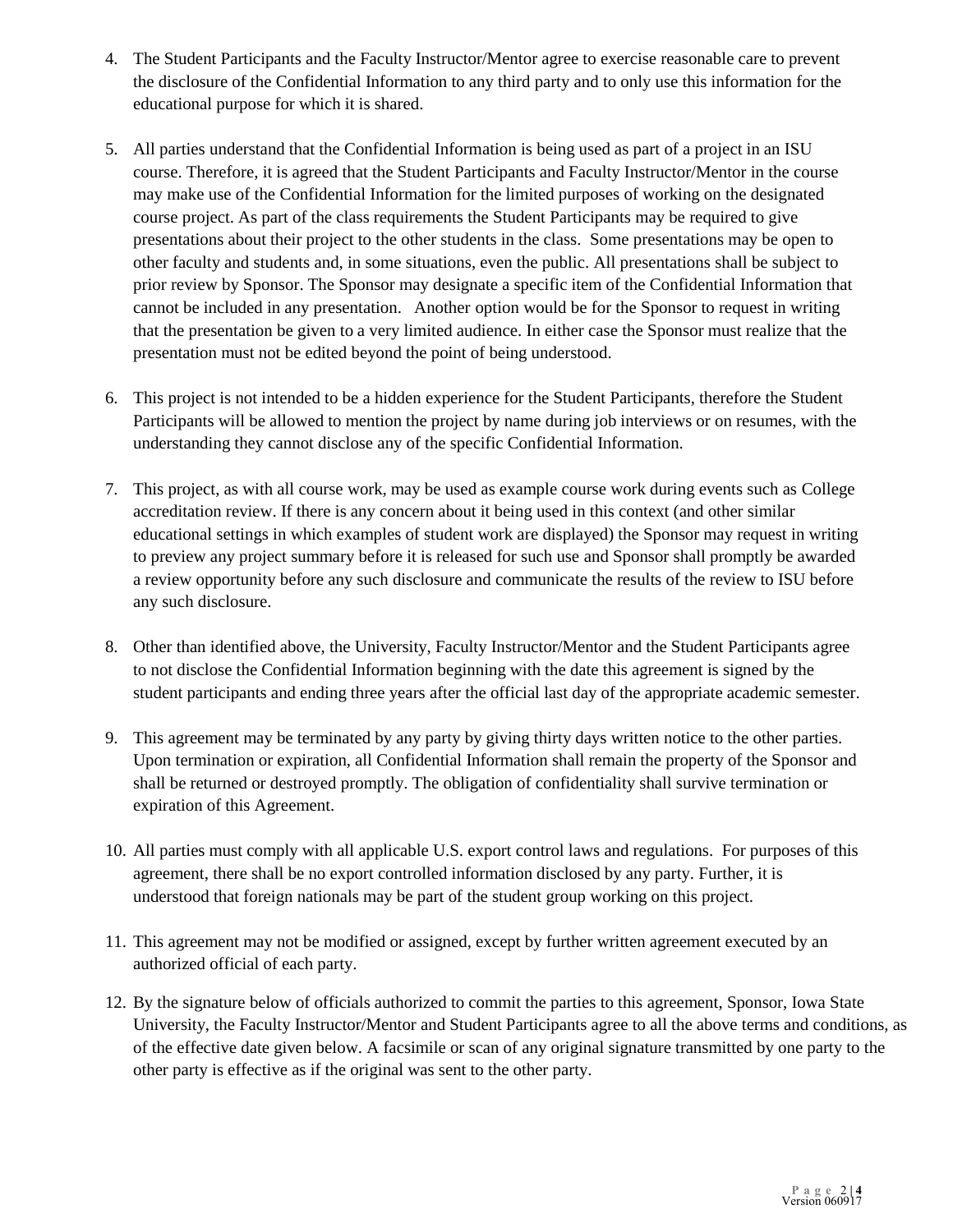### **SPONSOR**

Signature:

Printed Name: Name: Name: Name: Name: Name: Name: Name: Name: Name: Name: Name: Name: Name: Name: Name: Name: Name: Name: Name: Name: Name: Name: Name: Name: Name: Name: Name: Name: Name: Name: Name: Name: Name: Name: Name

Title:

Organization name and address:

Date:

## **IOWA STATE UNIVERSITY OF**

## **SCIENCE AND TECHNOLOGY**

Authorizing Signature: 1986. The Contractor of the Contractor of the Contractor of the Contractor of the Contractor of the Contractor of the Contractor of the Contractor of the Contractor of the Contractor of the Contracto

Printed Name: Ronald A. Cox

Title: Associate Dean for Corporate Engagement, College of Engineering

Date: \_\_\_\_\_\_\_\_\_\_\_\_\_\_\_\_\_\_\_\_\_\_\_\_

## **FACULTY INSTRUCTOR FACULTY MENTOR (If Applicable)**

| Digitally signed by Dave Sly<br>Signature: Dave Sly<br>Date: 2017.08.23 14:27:54<br>$-05'00'$ | Signature: $\overline{\phantom{a}}$ |
|-----------------------------------------------------------------------------------------------|-------------------------------------|
| <b>Printed Name:</b>                                                                          | Printed Name:                       |
| Date:                                                                                         | Date:                               |